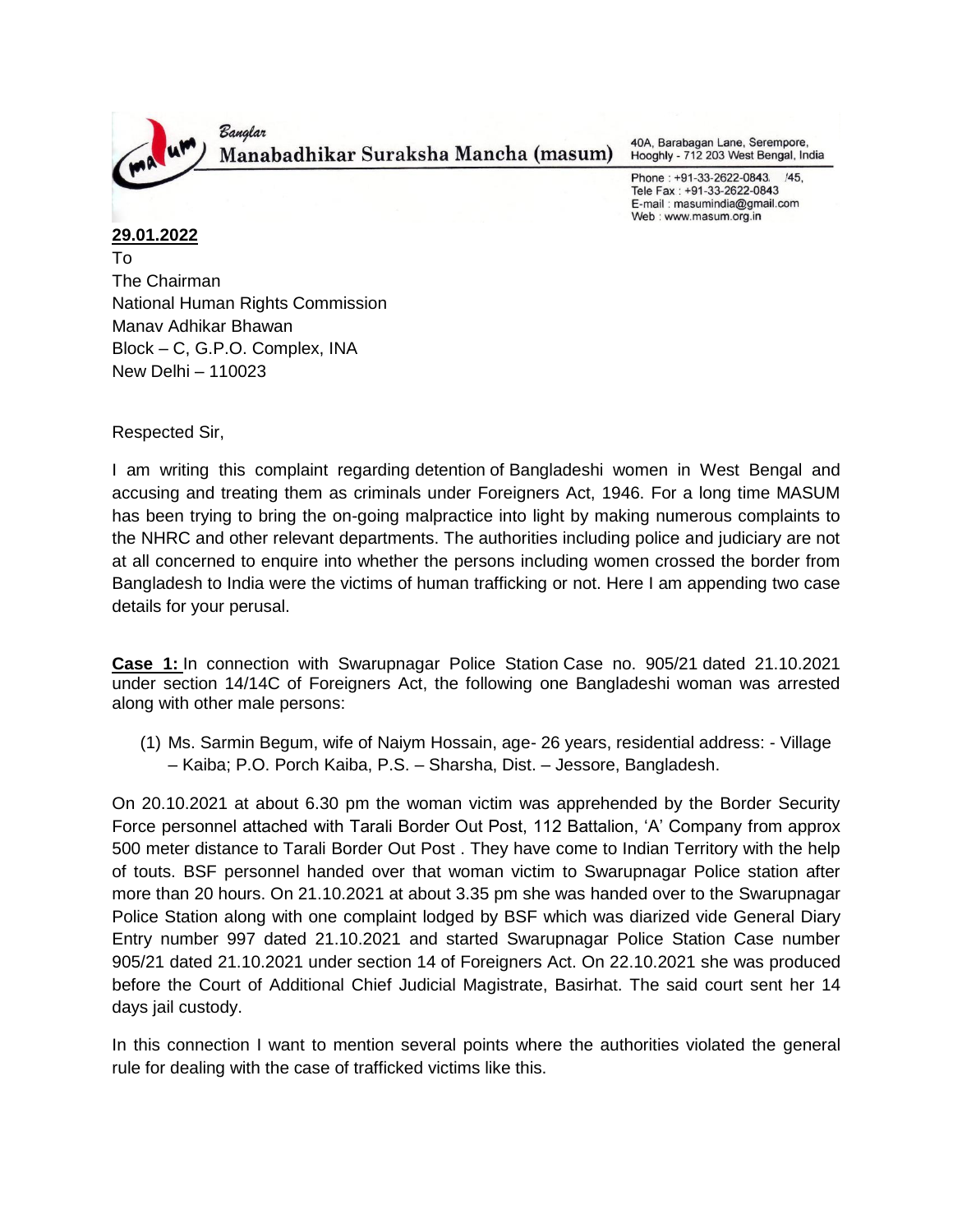- BSF is not an investigating authority. Their main work is to protect the border. It is their primary duty when any accused was apprehended by them, instantly they were handed over the victim to the local police station under the respective jurisdiction. Here in this case BSF apprehended the women victim on 20.10.2021 at about 6.30 pm and on 21.10.2021 at about 3.35 pm she was handed over to the Swarupnagar Police Station.
- $\div$  More than 20 hours woman victim was detained in the BSF custody without any reason.
- $\div$  That means after the apprehension of that woman victim she was produced before the court after more than 40 hours which is violated the provisions of Article 22 of Indian Constitution and section 57 of the Code of Criminal Procedure.
- $\div$  During the time of registering the case, why the duty officer of Swarupnagar Police Station in the FIR did not mention the reasons for delay of lodging the complaint by the BSF.

In this case, the Court of Additional Chief Judicial Magistrate; Basirhat sent the woman victim to the jail custody for 14 days instead of sending her to the appropriate shelter home.

The Bangladeshi woman arrested was treated as accused under the Foreigners Act and no attempt has been taken up by the police or the concerned court to ascertain whether she was the victim of human trafficking or not. Such approach of the criminal justice system is against the advisory issued by the Government of India vide office memorandum No. 14051/14/2011- F.VI of Ministry of Home Affairs (Foreigners Division) Government of India Dated 1st May, 2012

**Case 2:** In connection with Hemnagar Coastal Police Station Case no. 40/21 dated 10.09.2021 under section 14 / 14C of Foreigners Act, the following Bangladeshi woman was arrested along with one male person:

- (1) Ms. Rahila Sardar, wife of Ridoy Khan
- (2) Sapna Joynal Sardar, daughter of Joynal Sardar, both are residing at Village Goadkhali, P.O. – Goadkhali, P.S. – Jigolgacha, Dist. – Jessore, Bangladesh.
- (3) Bandana Debnath, wife of Nantu Debnath, residing at Village & P.O. Mothbari, P.S. Koyra, Dist. Khulna, Bangladesh

The victims came to India from Bangladesh by crossing the Kalindi river on 10.09.2021 in search of a job but they were apprehended by the police personnel of the Hemnagar Coastal Police station from the Sardarpara at about 1.55 pm. The victims were produced before the Basirhat ACJM court on 11.09.21 and they were sent to the Dum Dum Central Correctional Home for 14-days jail custody. Till time they were detained there.

Our fact finding reveals that the arrested Bangladeshi women and children entered India for the purpose of working in India as they are terribly poverty-stricken people with no jobs in Bangladesh. Most of them work as domestic help, construction worker and hotel workers in various locations of India. The victims were entered India through the border with the help of local touts, involved in cross border illegal movements (both side of the border), when they were being arrested by the police personnel of the Hemnagar Coastal Police Station. These touts / middlemen / DHURS are operating in connivance with border guards of both sides, India and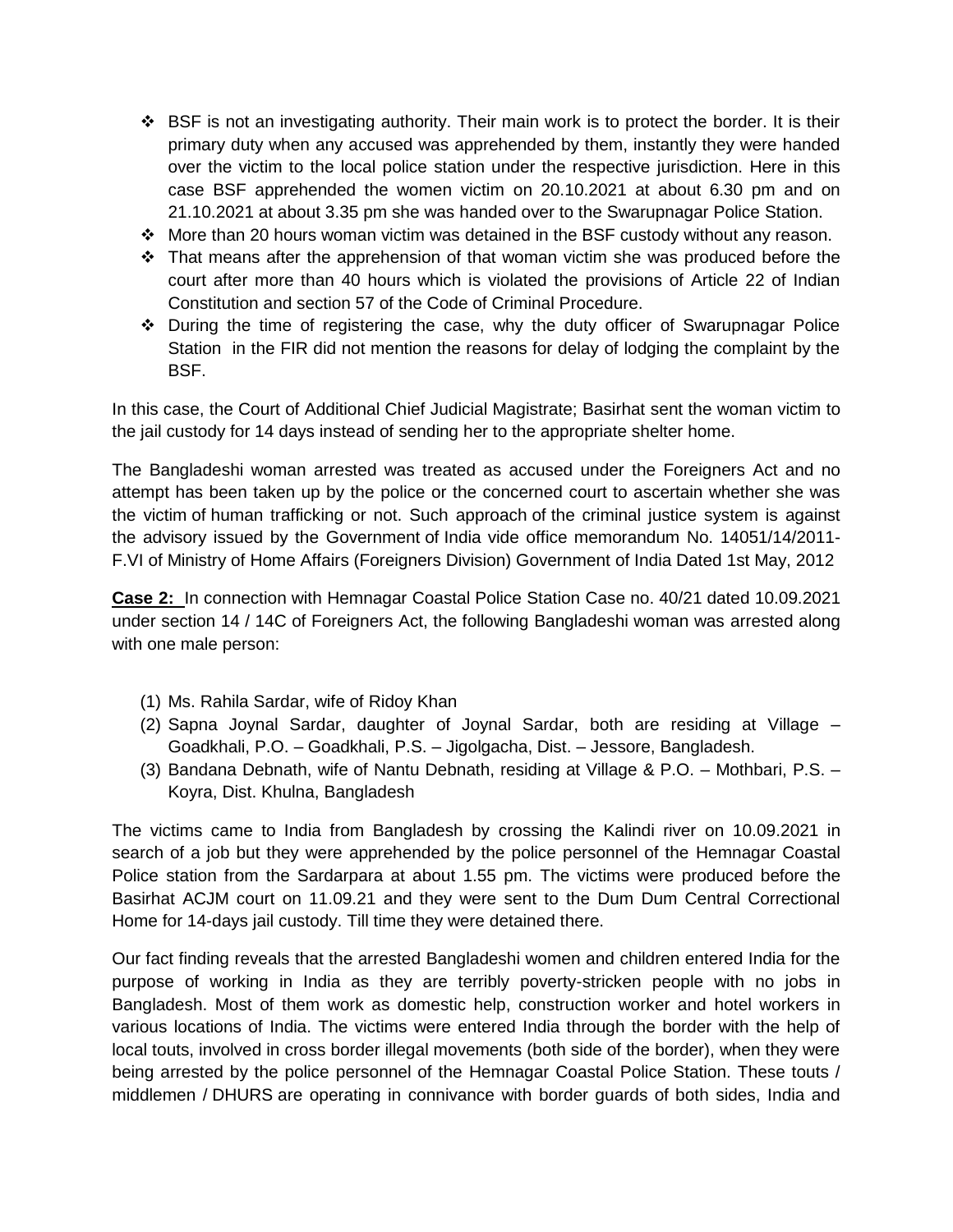Bangladesh. The Bangladeshi persons arrested were treated as accused under the Foreigners Act and no attempt is being taken up by the police or the concerned court to ascertain whether they were the victims of human trafficking or not. Such approach of the criminal justice system is against the advisory issued by the Government of India vide office memorandum No. 14051/14/2011-F.VI of Ministry of Home Affairs (Foreigners Division) Government of India Dated 1st May, 2012 clearly states as "(IV) it is seen that in general, the foreign victims of human trafficking are found without valid passport or visa. If, after investigation, the woman or child is found to be a victim, she should not be prosecuted under the Foreigners Act. If the investigation reveals that she did not come to India or did not indulge in crime out of her own free will, the State Government / UT Administration may not file a charge sheet against the victim. If the charge sheet has already been filed under the Foreigners Act and other relevant laws of the land, steps may be taken to withdraw the case from prosecution so far as the victim is concerned. Immediate action may be taken to furnish the details of such victims to the Ministry of External Affairs (Consular Division), Patiala House, New Delhi so as to ensure that the person concerned is repatriated to the country of her origin through diplomatic channels" and (v) During the interim period, pending repatriation, the victim may be taken care of in an appropriate children's home, or "Ujjawala" home or appropriate shelter home either of the State Government concerned or of any NGO aided by the Government of India / State Government.'

As a member state of SAARC, it is duty and responsibility of Indian state to follow the resolutions passed there. It is constitutional duty of every citizen of India to foster respect as enshrined in Article 51C of Indian Constitution. SAARC, in its Convention in Kathmandu 2010 and in Paro, Bhutan on 11-12 April 2013, clearly took stand against trafficking of women and children. Ministry of Home Affairs issued Standard Operating Procedure (SOP) to all states and Union Territories. Judicial Colloquiums were held to sensitize the decision by the Government of India. If, the Standard Operating Procedure is not followed by police, BSF, even judiciary; the erring officials be booked accordingly. Section 12 (f) of PHRA 1993 empowers Your Commission to study the treaties and make recommendations thereto.

I hereby want to recall the Memorandum of Understanding signed by India and Bangladesh on bilateral cooperation to prevent human trafficking in women and children; signed by both countries on 30 May 2015. The present complaint reflects that the law enforcing agency by arresting the above stated women and children and implicating the women victims under the Foreigners Act as accused persons acted mechanically without giving any importance to legitimate entitlements of those arrested persons. The incidents are not only violating the advisory of Government of India but in violation of Goal Number 16 of Sustainable Development Goals of United Nations, Government of India is a party to set the goals and bound to adhering the same.

Under the circumstances I hope that the Commission intervene in this present complaint and consider the following demands of justice for the victims:-

The whole matter must be investigated by one neutral investigating authority.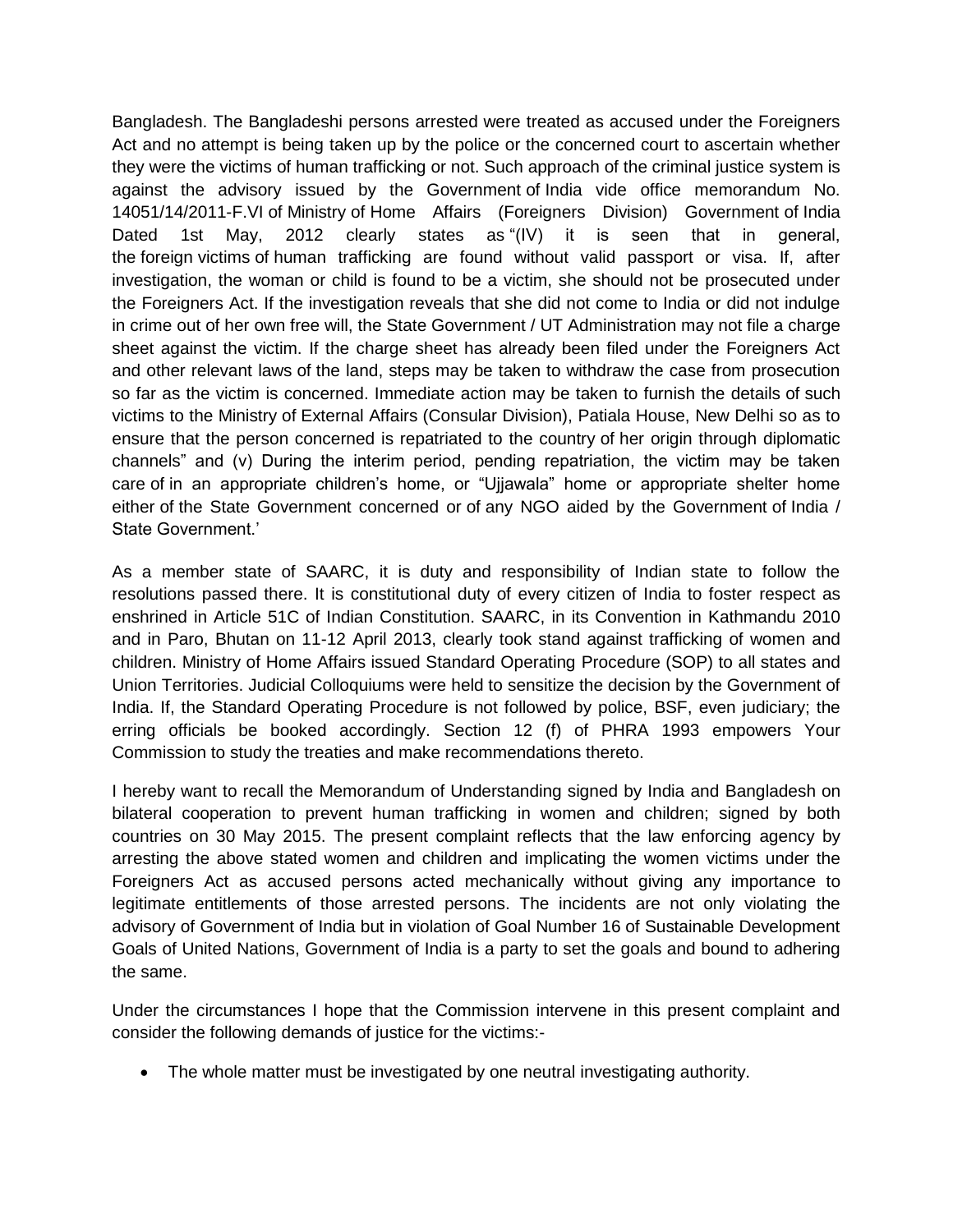- The concerned authority must be directed to hold an inquiry in compliance with the advisory issued by the Government of India vide office memorandum No. 14051/14[/2011-F.VI](http://2011-f.vi/) of Ministry of Home Affairs (Foreigners Division) Government of India Dated 1st May, 2012 and pending the inquiry the victim women and children must not be treated as accused.
- The victim women should be immediately repatriated to their own country and prosecution launched against them should be withdrawn at the earliest.
- The constant flouting of advisory of Ministry of Home Affairs (Foreigners Division) Government of India by various components of criminal justice administration should be dealt with concern and offenders must be punished accordingly.

Thanking you, Yours truly

Dipyaman Adhikary Assistant Secretary Banglar Manabadhikar Suraksha Mancha (MASUM)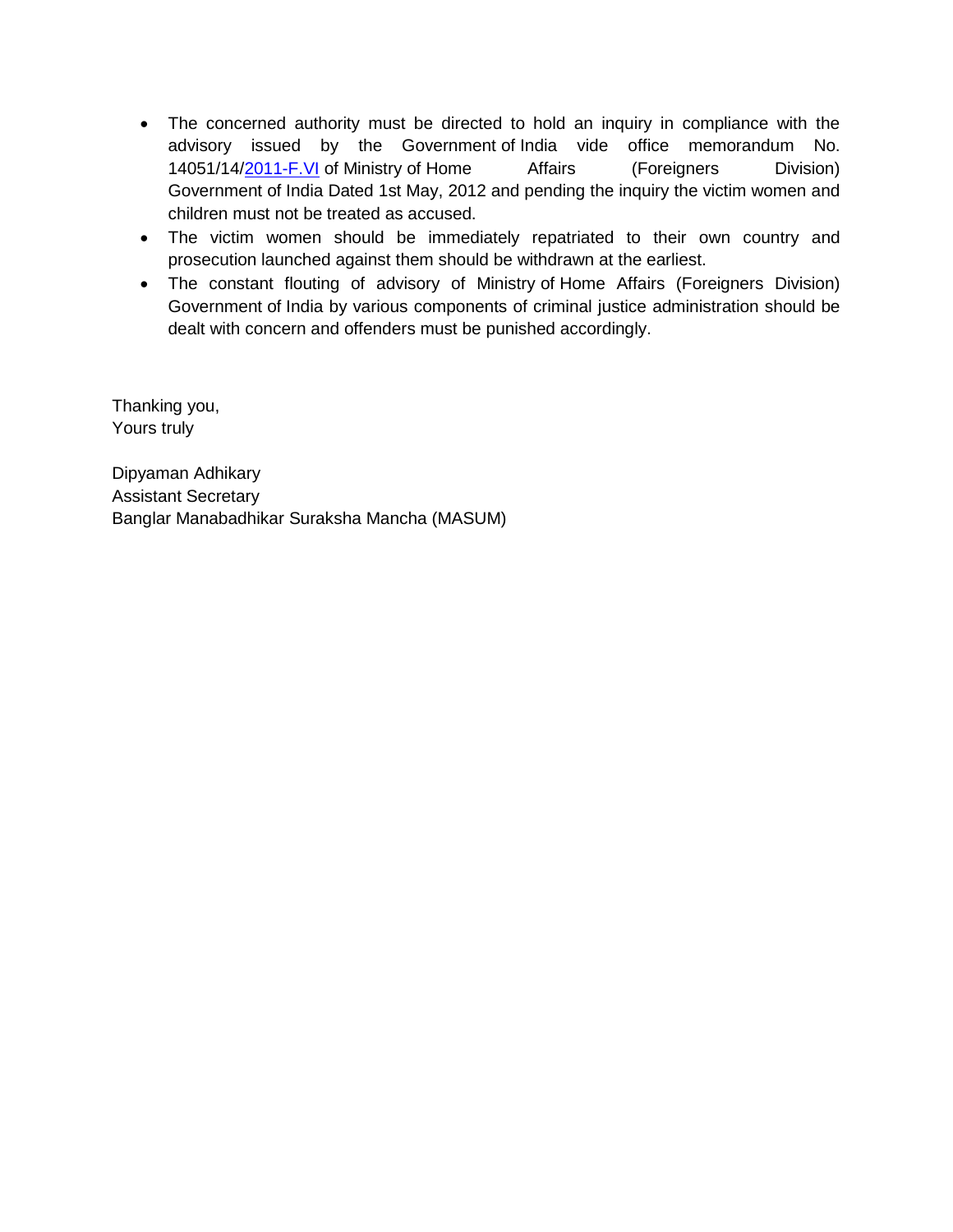## **Attached Documents**

**Copy of FIR lodged in Swarupnagar Police Station , North 24 Parganas**

W. B. P. Form No. 27 2506 **FIRST INFORMATION REPORT** Date 21 10 2021  $Time$  of  $16.35$  for Time of 15-35 for and a series G.D. No..... at the Police Station: Jenerupmagas 4. Type of information : Written/Oral 14 page (a) Address. The distance of the Past of A. 20 Key (Oppmar)<br>(a) Address. The dispersement of BP rrs. 13/42.4. 20 Key (Oppmar)<br>(b) in case outside limit of this Police Station, then the name of P.S. District.... 6. Complainant/Informant: Bhajamlal (b) Father's / Husband's Name... C Date / Year of Birth. O Date / Year of Birthman.<br>
(d) Nationality Smallam.<br>
(e) Address. "N. Cay, 112 R.m. asf., asf. Tacali wonder Jeran upingas RS (e) 24 Pas<br>
7. Details of Known / Suspected / Unknown / Accused with hill particulars Eager mai Particulars of Properties stolen / involved : (Attach separate sheet, in required) : One V3V0 mobile Phone  $(115.70.861615058351956/449)$ 10. Total Value of Properties stolen Tinvolved ... 11. Inquest report / U.D. : Case Nu. If any ... 13. Action taken : Since the above report reveals commission of offence (s) uls.... 14 Force plays de **ISI** patir  $A<sub>0</sub>$ registered the case and took up the investigation / directed... to take up the investigation on point of jurisdiction. FIR read over to the complainant / informant, transferred to P.S. admitted to be correctly recorded and a copy given to the complainant / Informant free of cor Signature of the Companion Chinese Blue State<br>Name : Such Somkers Finder **CIN Rivist** Aus of Bally re. Signature J Thumb Impression of<br>The Completest / Infrase and Number if any Ole Swamp of the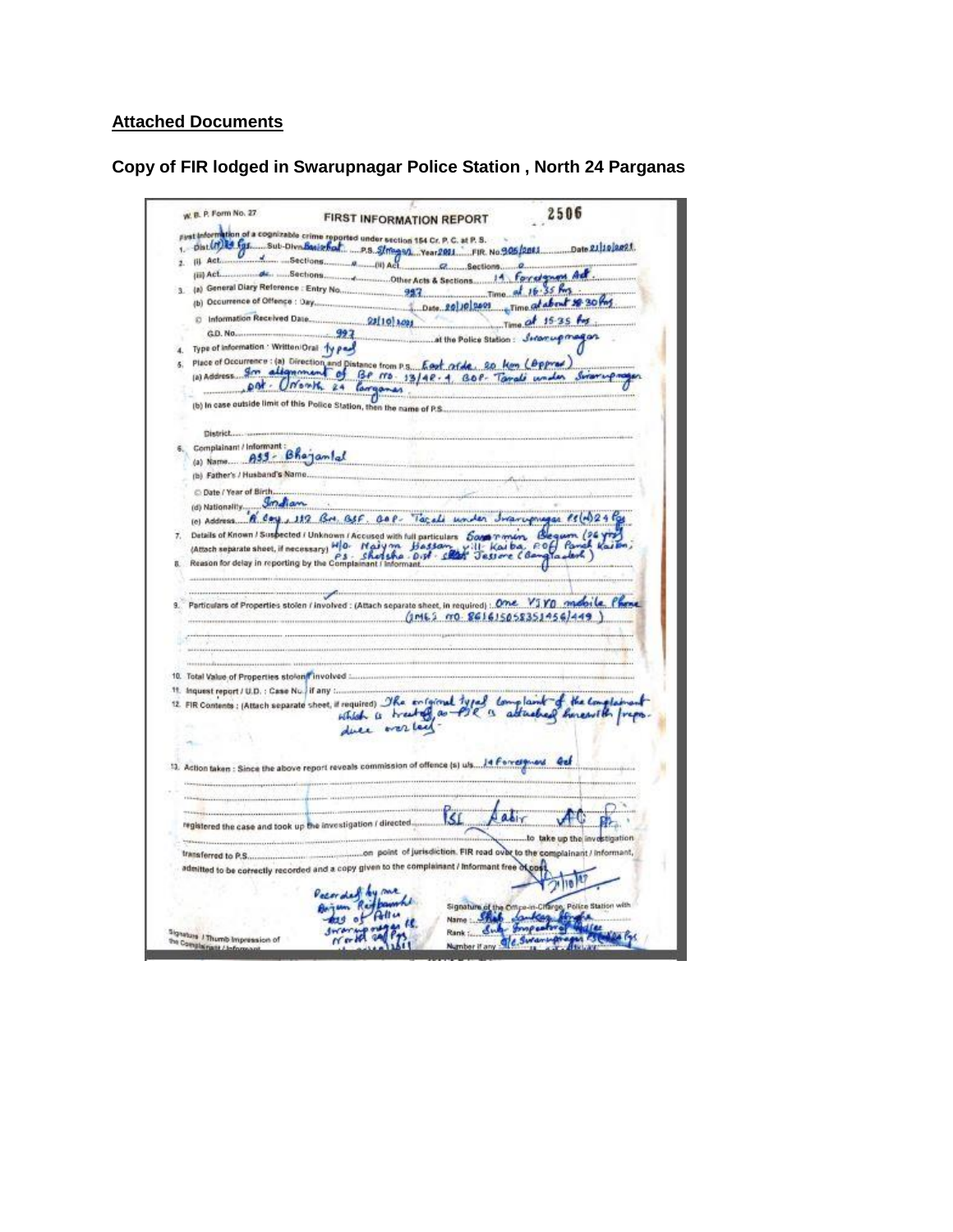## **Copy of complaint sent from Tarali BSF camp**

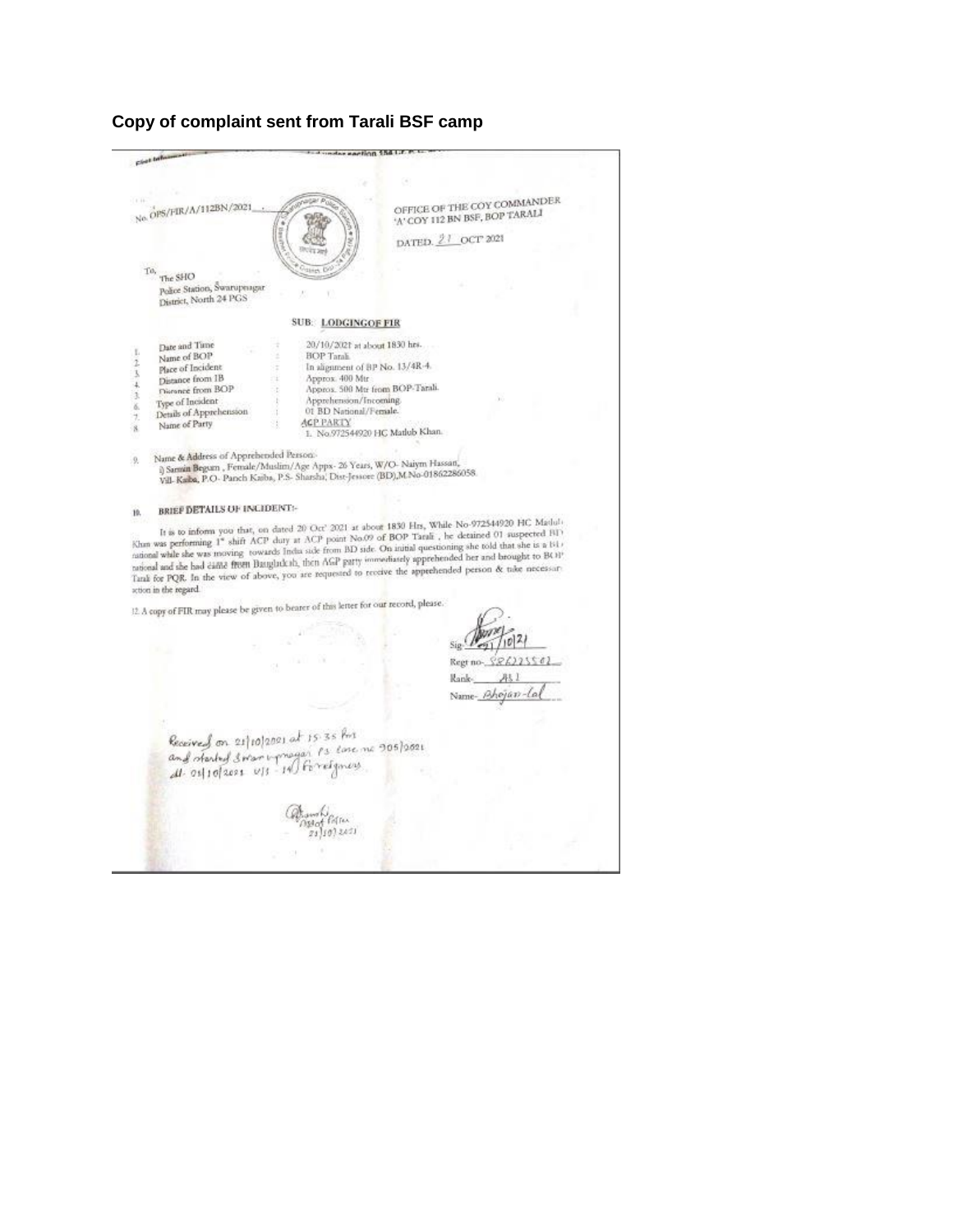## Copy of Accused Challan sent from Hemnagar costal and Swarupnagar Police Station respectively

**Accused Challan** 

In the court of Ld Addl. Chief Judicial Magistrate Basirhat, North 24 Parganas.

(Through G.R.O, Basirhat Court)

Ref:- Hemnagar Coastal P.S. Case No. 40/21 Dated 10.09.21 U/S-14/14C Foreigners Act.

Named of accused person

1. Ridoy Khan S/O Late Ismail Khan 2. Rahila Sardar W/O Ridoy Khan, 3. Sapna Joynal Sardar D/O Joynal Sardar all of Vill Goadkhali, P.O. Goadkhali, P.S. Jigolgacha, Dist-Jessore, Bangladesh 4. Bandana Debnath W/O Nantu Debnath 5. Sahalam Habaldar S/O Rajjak Habaldar both of Vill+P.O. Mothbari, P.S. Koyra, Dist-Khulna, Bangladesh

Name of escort party :-

 $e/222$  contin screp CIOTE SARVEY MAJNONOST

Your faithfully

**ASL Nirupam** Hemnagar Coastal PS **Basirhat PD**